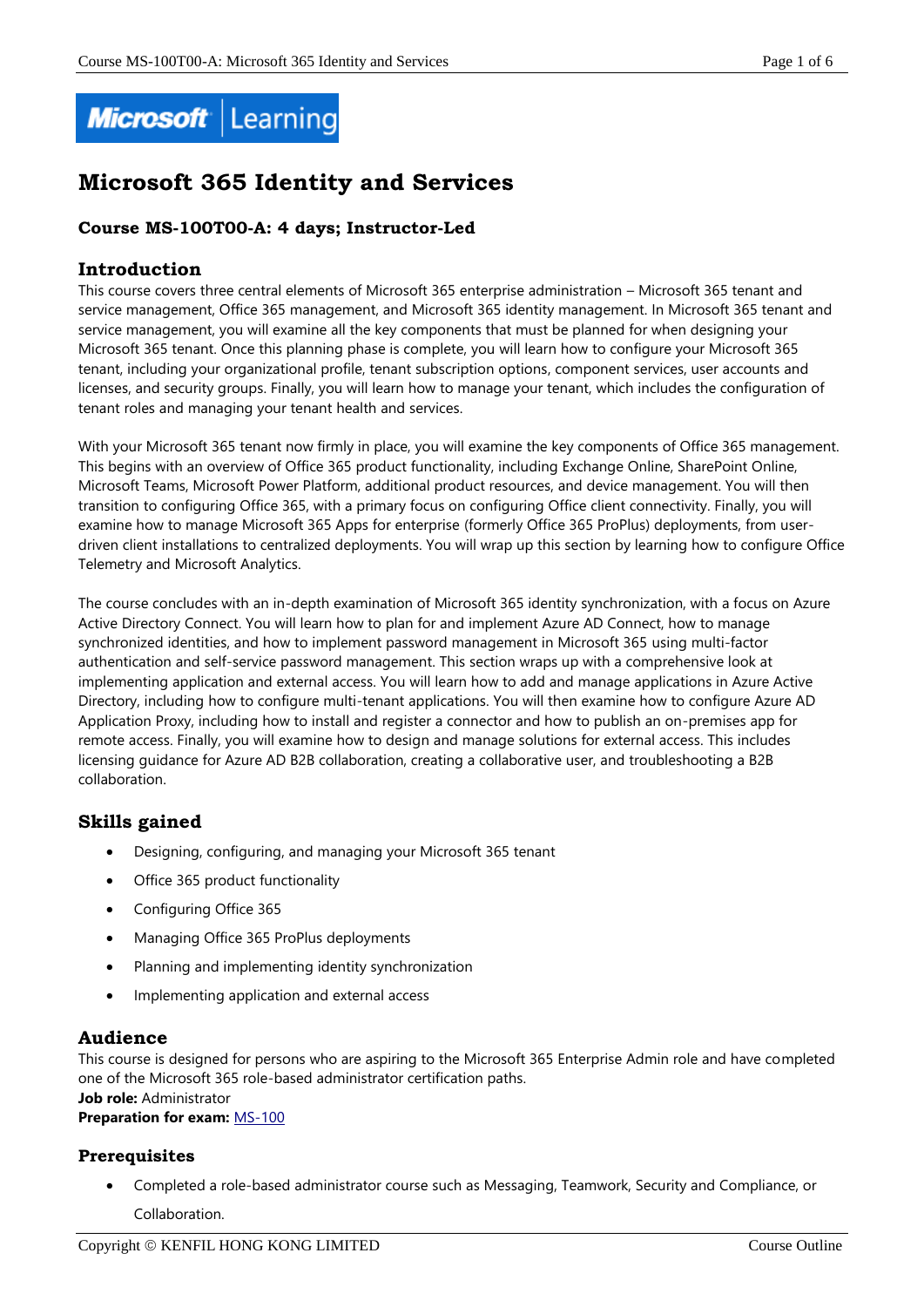- A proficient understanding of DNS and basic functional experience with Microsoft 365 services.
- A proficient understanding of general IT practices.

# **Course Outline**

#### **Module 1: Designing Your Microsoft 365 Tenant**

This module focuses on planning your Microsoft 365 experience. This includes planning for the proper Microsoft 365 subscription, planning for Microsoft 365 in your on-premises infrastructure, planning which identity and authentication solution best fits your organizational requirements, planning your service setup, planning for hybrid environments, and planning your migration to Microsoft 365.

#### **Lessons**

- Planning your Microsoft 365 Experience
- Planning Microsoft 365 in your On-premises Infrastructure
- Planning Your Identity and Authentication Solution
- Planning Your Service Setup
- Planning Your Hybrid Environment
- Planning Your Migration to Office 365

#### **Lab : Transition to Microsoft 365**

Transition to Microsoft 365

After completing this module, students will be able to:

- Determine which Microsoft 365 subscription offering best suits your organization's requirements
- Understand how to best use Microsoft 365 component services to meet your organizational needs
- Plan your Microsoft 365 subscription
- Identify the steps necessary to successfully migrate existing data to Microsoft 365
- Prepare your organization for Microsoft 365
- Estimate your network's bandwidth
- Test your existing network using the tools provided by Microsoft
- Describe the best practices for integrating to Microsoft 365
- Identify the different deployment strategies for implementing Microsoft 365 services
- Describe authentication behavior when connecting with or without modern authentication
- Explain multi-factor authentication in Microsoft 365 deployments
- Create a plan for directory synchronization and Azure AD Connect Pass-through authentication
- Describe the issues, benefits, and best practices when implementing ADFS
- Plan for Azure AD Seamless Single Sign-On
- Plan your Email migration to Office 365
- Plan your file storage and collaboration requirements
- Plan your Microsoft Teams environment
- Plan for user and group synchronization using Azure AD Connect
- Plan for hybrid Exchange, SharePoint, and Skype for Business environments
- Plan your deployment using the Deployment Planning Checklist
- Analyze your Active Directory and plan any necessary clean-up using the ID Fix tool
- Determine which migration strategy to use to move your mail, calendar, and contact information
- Describe the performance and network issues to consider when planning your migration strategy

#### **Module 2: Configuring Your Microsoft 365 Tenant**

While Module 1 focuses on planning your Microsoft 365 tenant, this modules transitions to configuring your tenant. This includes configuring your Microsoft 365 experience, including your organization profile, your tenant subscription, your services and add-ins, and your tenant configuration. You will then learn how to manage Microsoft 365 user accounts and licenses, security groups, and domain services. You will conclude by examining how to leverage FastTrack and partner services.,

#### **Lessons**

- Configuring Your Microsoft 365 Experience
- Managing User Accounts and Licenses in Microsoft 365
- Managing Security Groups in Microsoft 365
- Implementing Your Domain Services
- Leveraging FastTrack and Partner Services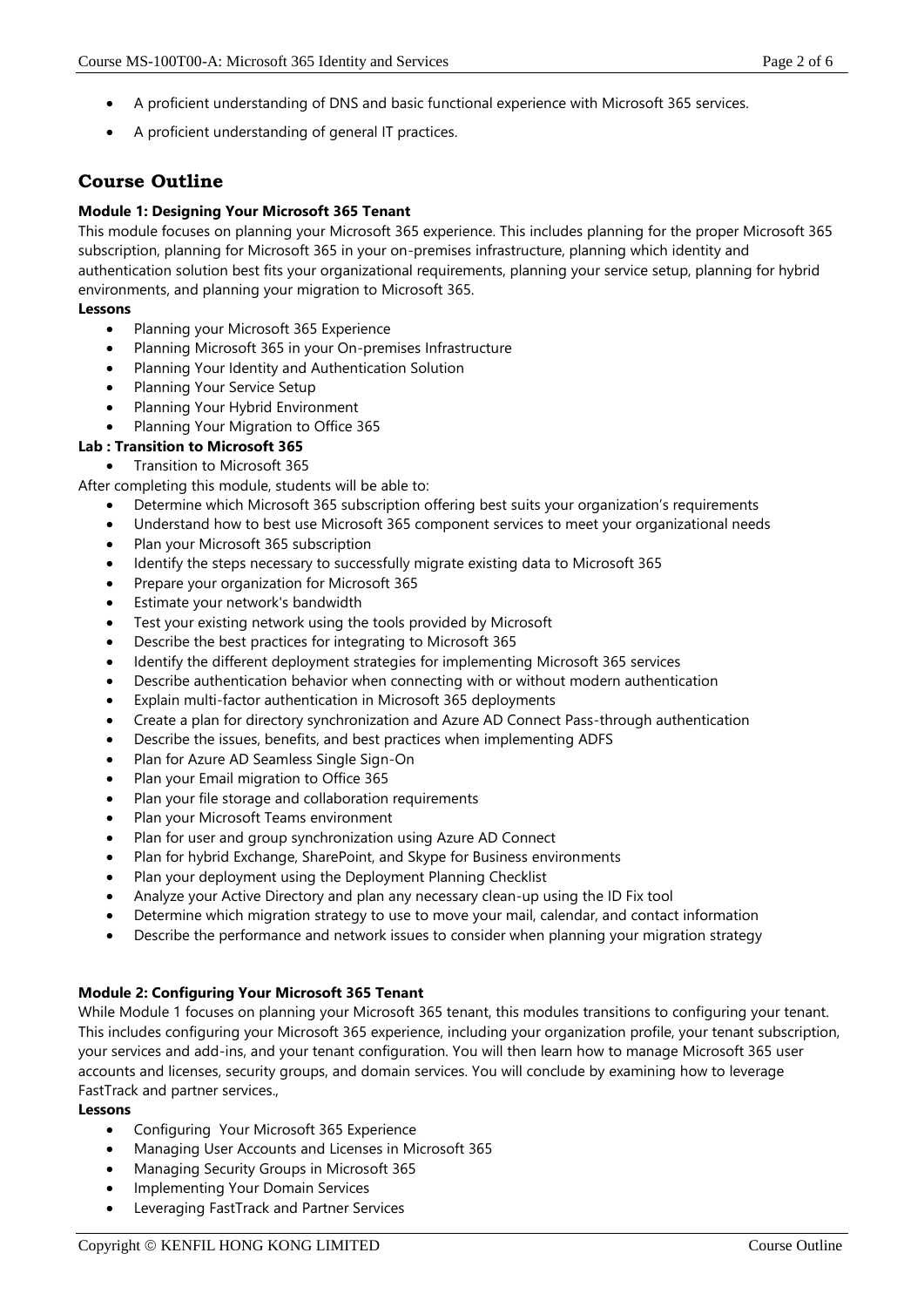#### **Lab : Configure your Microsoft 365 Tenant**

- Initialize your Microsoft 365 Tenant
- Manage Users and Groups
- Add a Custom Domain

After completing this module, students will be able to:

- Complete your company's organization profile
- Maintain minimum subscription requirements for your company
- Manage your services and add-ins
- Describe the user identities in Microsoft 365
- Create user accounts from both the Microsoft 365 admin center and in Windows PowerShell
- Manage user accounts and licenses
- Recover deleted user accounts
- Describe the various types of groups available in Microsoft 365
- Create and manage groups from Microsoft 365 admin center and using Windows PowerShell
- Implement your domain services
- Plan DNS for custom domains
- Identify DNS record requirements for custom domains
- Add a custom domain to Microsoft 365
- Describe how FastTrack for Microsoft 365 helps customers deploy Microsoft 365
- Request a partner to assist you with the FastTrack process

#### **Module 3: Managing Your Microsoft 365 Tenant**

In the prior modules, you learned how to plan for and configure your Microsoft 365 tenant. In this module, you will take the next step in the deployment process by learning how to manage your tenant once it has been implemented. This includes configuring your Microsoft 365 administrator roles, managing tenant health and services, and managing user-driven and centralized deployments of Microsoft 365 Apps for enterprise (formerly Office 365 ProPlus).

#### **Lessons**

- Configuring Microsoft 365 Admin Roles
- Managing Tenant Health and Services
- Managing User-Driven Client Installations
- Managing Centralized Microsoft 365 Apps for enterprise Deployments

#### **Lab : Manage Your Microsoft 365 Tenant**

- Manage Administration Delegation
- Monitor and Troubleshoot Microsoft 365
- Install Microsoft 365 Apps for enterprise

After completing this module, students will be able to:

- Describe the key admin roles in Microsoft 365
- Identify the key responsibilities of the primary admin roles
- Configure tenant roles
- Monitor your organization's Microsoft 365 service health in the Microsoft 365 admin center
- Develop an incident response plan to deal with incidents in your Microsoft 365 services
- Request assistance from Microsoft to address technical, pre-sales, billing, and subscription support
- Describe how Microsoft 365 Apps for enterprise click-to-run technology works
- Describe the Microsoft 365 Apps for enterprise licensing and activation processes
- Plan which update branch might be applicable for your organization
- Plan which method to use for applying update branches to your users
- Identify typical obstacles that prevent successful Microsoft 365 Apps for enterprise installations
- Identify how to prevent users from installing Microsoft 365 Apps for enterprise
- Install and configure Microsoft 365 Apps for enterprise with the Office Deployment Tool
- Deploy Microsoft 365 Apps for enterprise using Group Policy
- Describe how to manage Microsoft 365 Apps for enterprise updates

#### **Module 4: Office 365 Overview**

This module examines the primary features and functionality of the key Microsoft 365 services, including Exchange Online, SharePoint Online, Teams, Power Apps, Power Automate, Power BI, and Power Virtual Agents. This module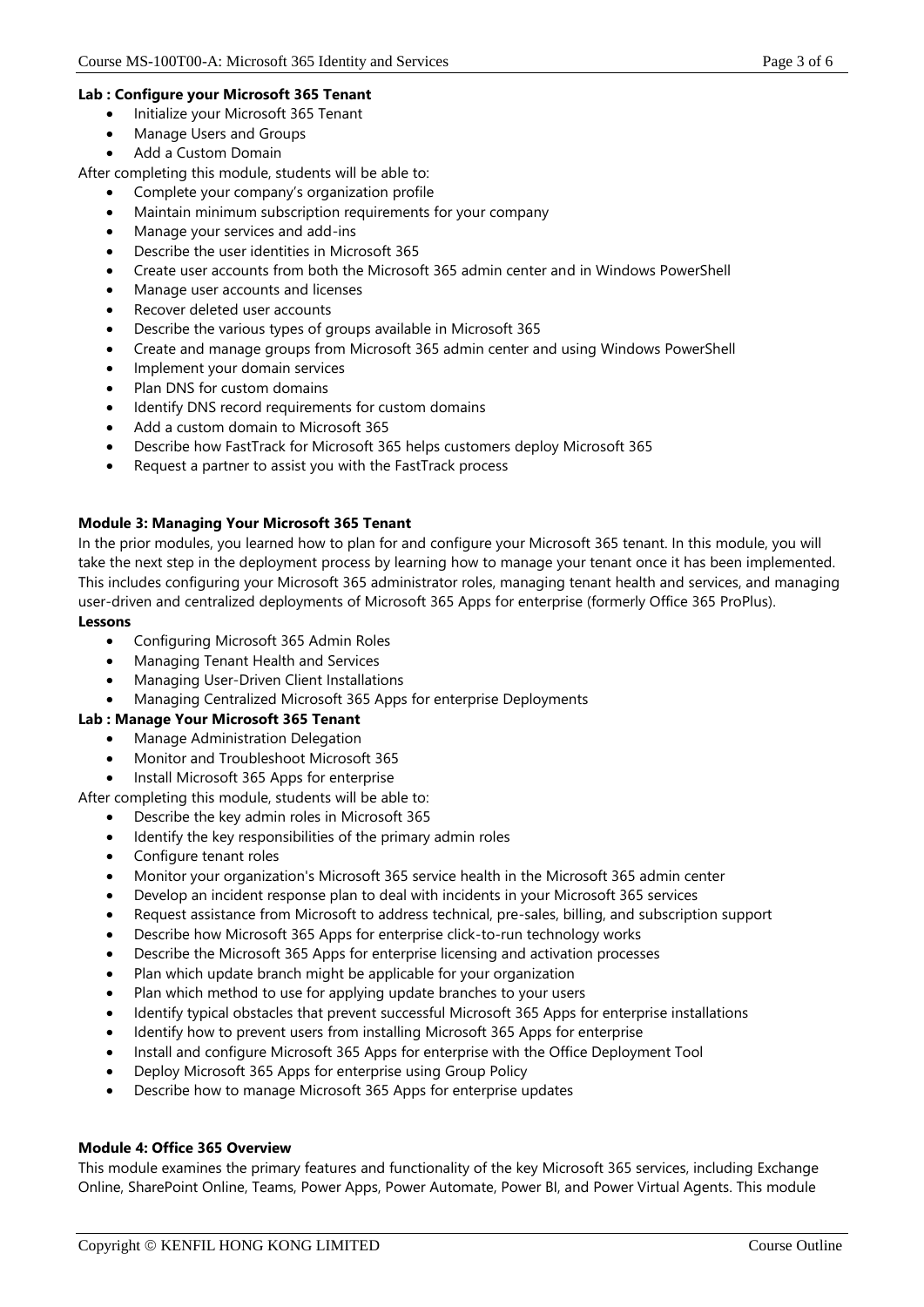also introduces you additional Microsoft 365 resources and provides an introduction to device management using Microsoft Intune, security baselines, and conditional access.

#### **Lessons**

- Exchange Online Overview
- SharePoint Online Overview
- Teams Overview
- Power Platform Overview
- Power Apps Overview
- Power Automate Overview
- Power BI Overview
- Power Virtual Agents Overview
- Additional Resources Overview
- Device Management Overview

#### **Lab : Reviewing Office 365 Functionality**

- Review Key Features of Exchange Online
- Review Key Features of SharePoint Online
- Create a Ticketing System in SharePoint
- Review Key Features of Microsoft Teams
- Explore the Power Platform Admin Center
- Create a Power App from a SharePoint data source
- Create a Power App from scratch
- Create a flow using Power Automate
- Create a DLP Policy using Power Automate
- Build a Power BI report and dashboard

After completing this module, students will be able to:

- Describe the most common recipient types are available in Exchange Online
- Manage anti-malware and anti-spam policies in Exchange Online
- Plan your organization's disaster recovery needs related to company and user emails
- Determine retention tags and policies that will help you manage your organization's email lifecycle
- Describe migration and coexistence strategies and understand the differences between them
- Select the right mail migration strategy for your organization
- Determine when you want to change the DNS MX record for a domain in an Office 365 migration
- Describe the different ways to migrate mailboxes to Office 365 in a hybrid Exchange environment
- Determine the permission levels that your organization should use in SharePoint Online
- Describe the levels of encryption for data at rest and data in transit within SharePoint Online
- Describe the SharePoint Online options for maintaining and recovering content in an intranet
- Describe the different options that provide anti-malware protection in SharePoint Online
- Describe basic Teams functionality and the infrastructure that supports its goals
- Describe how Teams compares to the other collaboration apps in Office 365
- Manage user licenses in the Office 365 Admin Center and PowerShell to provide Teams access
- Describe the functionality provided by Guess access in Microsoft Teams
- Describe audio conferencing functionality that is available in Microsoft Teams
- Manage user settings for audio conferencing
- Implement phone systems in Microsoft Teams
- Identify the components that make up the Power Platform product family
- Describe the basic features of the Power Platform Admin center
- Describe what Power Apps are, including their business impact and primary components
- Describe how Power Apps connect to data sources
- Create a basic Power App
- Test and monitor a Power App
- Run a Power App
- Describe the Power Apps security structure
- Build and run a basic workflow using Power Automate
- Administer Power Automate
- Build and share a basic Power BI report and dashboard
- Administer Power BI
- Explain what Power Virtual Agents are and how they empower teams to easily create powerful bots
- Describe key features of Power Virtual Agents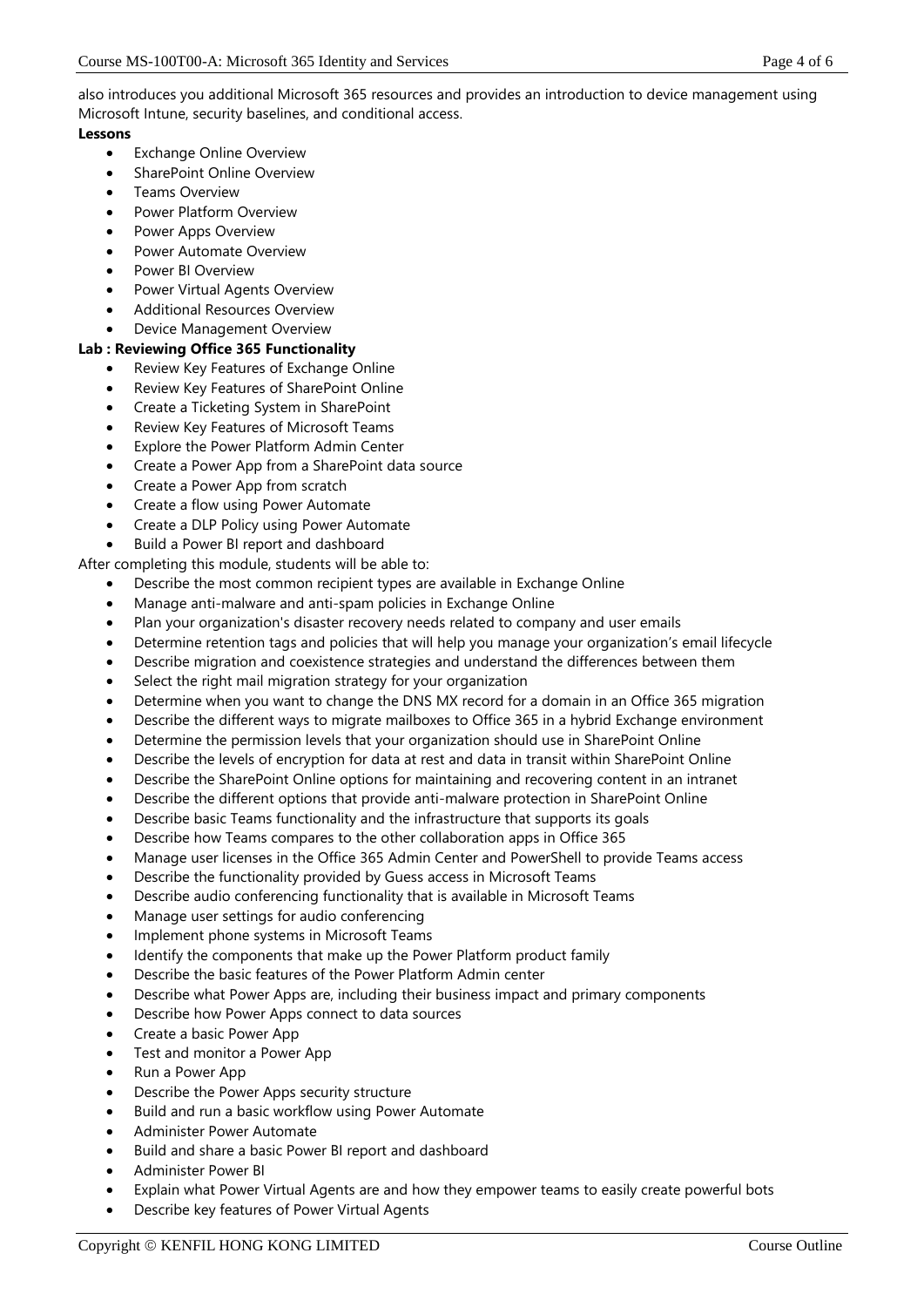- Describe how device management enables organizations to protect and secure their resources and data
- Describe how organizations use Microsoft Intune to secure proprietary data
- Manage security baselines to secure devices
- Use conditional access to manage devices and apps

### **Module 5: Configuring Microsoft 365 Clients**

This module introduces you to the Microsoft 365 clients, including mobile clients and clients working offline. This module also examines how to configure Office client connectivity to Microsoft 365, including automatic client configuration, DNS records required for automatic client configuration, configuring Outlook clients, configuring MFA, and troubleshooting client connectivity.

#### **Lessons**

- Microsoft 365 Client Overview
- Configuring Office Client Connectivity to Microsoft 365

After completing this module, students will be able to:

- Identify the client packages supported by Microsoft 365
- Identify the mobile clients supported by Microsoft 365
- Identify the Microsoft 365 features that are available for each mobile client platform
- Compare Office Online, Microsoft 365 Apps for enterprise, and Office 2016 Professional Plus
- Work with Office Online apps
- Describe how Outlook utilizes Autodiscover to initially connect an Outlook client to Exchange Online
- Identify the DNS records needed for Outlook to locate the services in Office 365 using Autodiscover
- Describe the connectivity protocols that enable Outlook to connect to Office 365
- Describe how MFA increases security by adding an extra layer of user verification

#### **Module 6: Capturing User-Driven Data**

This module examines how to capture user-driven data using Office Telemetry and Workplace Analytics. **Lessons**

- Configuring Office Telemetry
- Configuring Workplace Analytics

After completing this module, students will be able to:

- Identify the five components of the Office Telemetry Dashboard
- Describe the typical deployment requirements and issues that you might encounter when deployment Off
- Describe the types of data collected by the Office Telemetry Agent
- Install and configure Office Telemetry
- Describe how Workplace Analytics can help organizations
- Describe how organizations can use Workplace Analytics
- Configure Workplace Analytics
- Enroll devices in Workplace Analytics
- Assess readiness using Workplace Analytics

#### **Module 7: Planning and Implementing Identity Synchronization**

This module provides an in-depth examination of Microsoft 365 Identity synchronization, with a focus on Azure Active Directory Connect. You will learn how to plan for and implement Azure AD Connect and, how to manage synchronized identities, and how to implement password management in Microsoft 365 using multi-factor authentication and selfservice password management.

#### **Lessons**

- Introduction to Identity Synchronization
- Planning for Azure AD Connect
- Implementing Azure AD Connect
- Managing Synchronized Identities
- Password Management in Microsoft 365

#### **Lab : Manage Identities**

- Prepare for Identity Synchronization
- Implement Identity Synchronization
- Implement Password Management